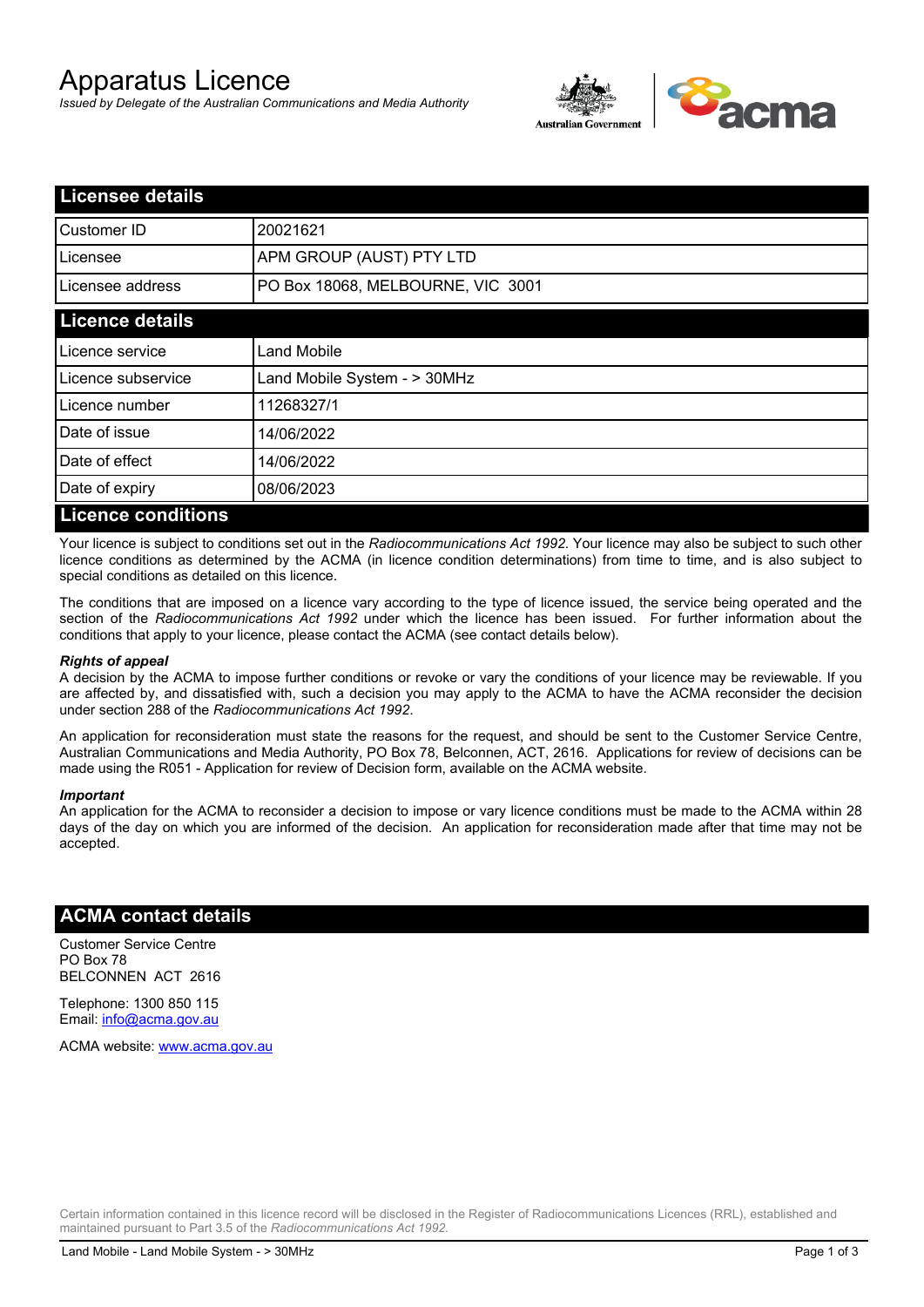## **Advisory Notes applying to licence no.: 11268327/1**

Conditions applicable to the operation of Land Mobile System station(s) authorised under this licence can be found in the Radiocommunications Licence Conditions (Apparatus Licence) Determination and the Radiocommunications Licence Conditions (Land Mobile Licence) Determination. Copies of these determinations are available from the ACMA and from the ACMA home page (www.acma.gov.au).